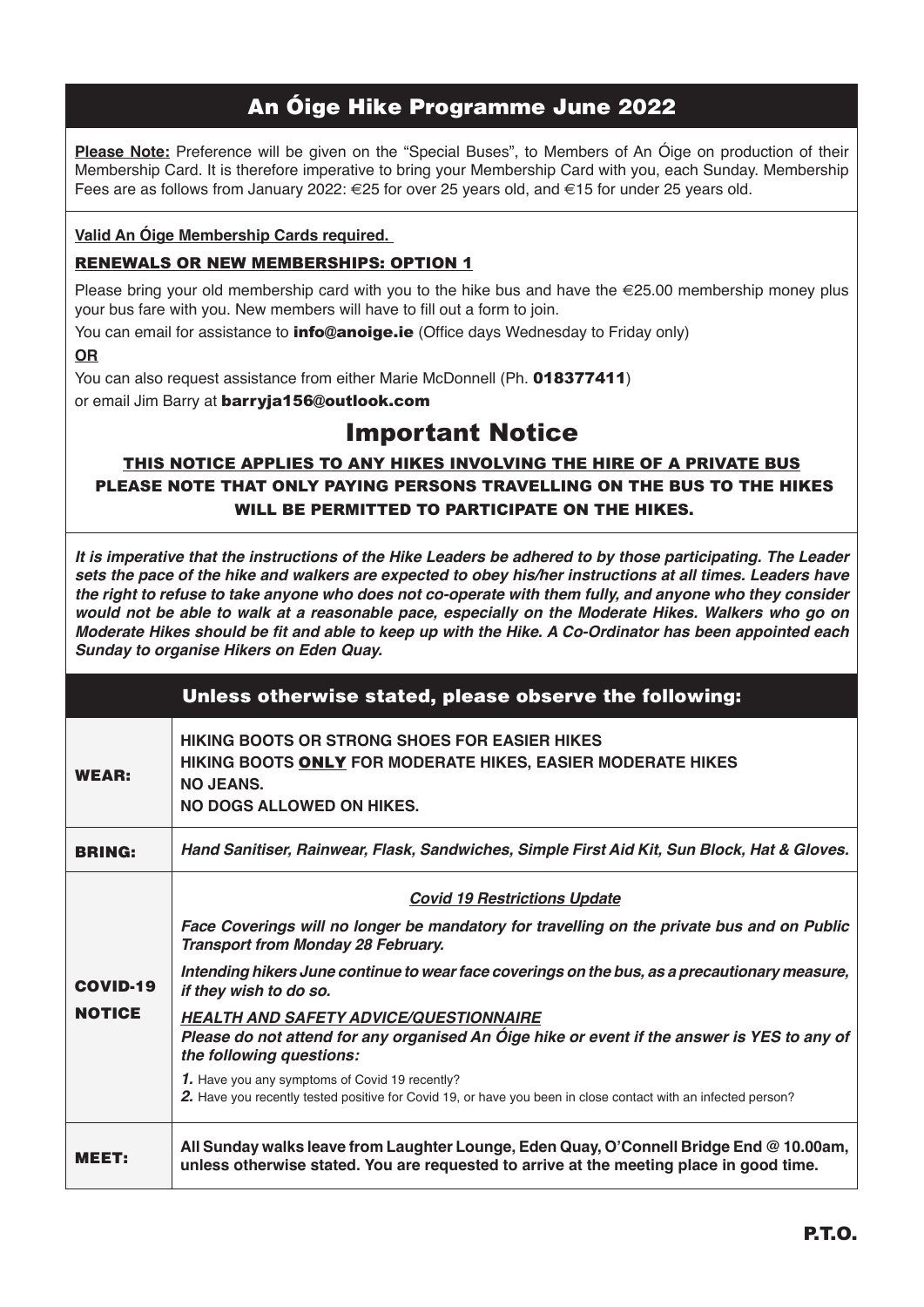|                       | <b>MIDWEEK WALK: Thursday 2nd June 2022</b>                                                                                             |  |
|-----------------------|-----------------------------------------------------------------------------------------------------------------------------------------|--|
| <b>Route:</b>         | <b>Roundwood Lakes</b>                                                                                                                  |  |
| Leader:               | Fiona Byrne                                                                                                                             |  |
| Meet:                 | St Kevin's Bus Stop, St Stephens Green at 11:00hrs                                                                                      |  |
| <b>Transport:</b>     | <b>Public Transport</b>                                                                                                                 |  |
|                       | <b>June Bankholiday Sunday 2022</b>                                                                                                     |  |
|                       | <b>Please Note</b>                                                                                                                      |  |
|                       | No Moderate, Easy Moderate or Easier Hikes scheduled for today                                                                          |  |
|                       | <b>MIDWEEK WALK: Thursday 9th June 2022</b>                                                                                             |  |
| <b>Route:</b>         | Sutton Cross to Howth via Bog of Frogs and Dearpark to Howth Village                                                                    |  |
| Leader:               | Pat Green                                                                                                                               |  |
| Meet:                 | Connolly Station at 10:45hrs or 11:30hrs at Sutton Cross                                                                                |  |
|                       | <b>SUNDAY 12th June 2022: Co-Ordinator on Eden Quay - Mary Chambers</b>                                                                 |  |
|                       | <b>MODERATE HIKE*</b>                                                                                                                   |  |
| <b>Route:</b>         | Ballycoog Forest - Ballinasillogue - Croghan Kinsella - Ballinvalley Forest                                                             |  |
| Leader:               | David Marlborough                                                                                                                       |  |
| <b>Transport:</b>     | Special Bus Cost €20.00 per person.                                                                                                     |  |
|                       | <b>EASIER MODERATE HIKE</b>                                                                                                             |  |
| <b>Route:</b>         | Bray - Bray Head - Belmont Estate - Little Sugarloaf - Kilmacanogue                                                                     |  |
| Leader:               | Shauna Byrne                                                                                                                            |  |
| <b>Transport:</b>     | <b>Public Transport</b>                                                                                                                 |  |
|                       | <b>EASIER HIKE</b>                                                                                                                      |  |
| <b>Route:</b>         | <b>Coastal Walk from Newcastle to Greystones</b>                                                                                        |  |
| <b>Leaders:</b>       | Mary Chambers                                                                                                                           |  |
| <b>Transport:</b>     | <b>Public Transport</b>                                                                                                                 |  |
|                       | <b>MIDWEEK WALK: Thursday 16th June 2022</b>                                                                                            |  |
| <b>Route:</b>         | <b>Portmarnock to Malahide</b>                                                                                                          |  |
| Leader:               | <b>Olive Cowlard</b>                                                                                                                    |  |
| Meet:                 | Connolly Station at 11:00hrs                                                                                                            |  |
|                       | Sunday 19th June 2022: Co-Ordinator on Eden Quay - Marie McDonnell                                                                      |  |
| <b>MODERATE HIKE*</b> |                                                                                                                                         |  |
| <b>Route:</b>         | Lacken – Pound Lane – Green Road – Billy Byrne's Gap – Mullaghcleevaun – East Top –<br>Cleevaun Lough - Pound Lane - Zellers Pub Lacken |  |
| Leader:               | Joe Gilvarry                                                                                                                            |  |
| <b>Transport:</b>     | Special Bus Cost €20.00 per person.                                                                                                     |  |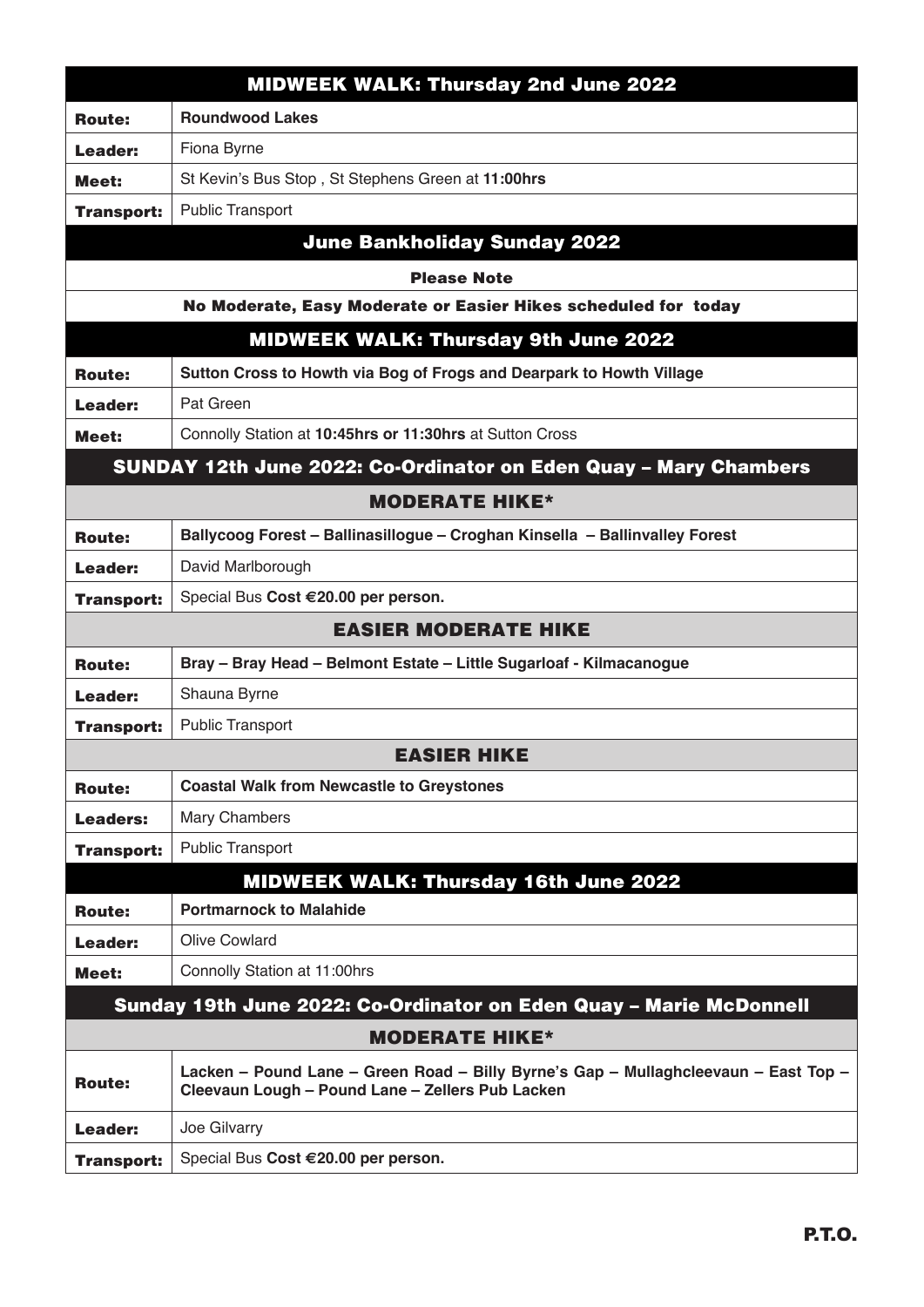|                   | <b>EASIER MODERATE HIKE*</b>                                                                                                                                                                                       |
|-------------------|--------------------------------------------------------------------------------------------------------------------------------------------------------------------------------------------------------------------|
| <b>Route:</b>     | Lacken – Pound Lane – Green Road – Blackhill - Ballynultagh Gap – Sorrel Hill – Mass Track<br>- Zellers Pub Lacken                                                                                                 |
| Leader:           | Geraldine McVey                                                                                                                                                                                                    |
| <b>Transport:</b> | Special Bus *These 2 hikes will share the same bus. Cost €20.00 per person.                                                                                                                                        |
|                   | <b>EASIER HIKE*</b>                                                                                                                                                                                                |
| <b>Route:</b>     | <b>Wicklow Lighthouse</b><br>The month of June is the best time to see all the coastal birds of the east cost                                                                                                      |
| Leader:           | Kay and Tony O'Sullivan                                                                                                                                                                                            |
| Meet:             | Connolly Station at 10:10hrs for the Rosslare train leaving at 10:25hrs sharp.                                                                                                                                     |
|                   | <b>MIDWEEK WALK: Thursday 23rd June 2022</b>                                                                                                                                                                       |
| <b>Route:</b>     | <b>Annamoe to Laragh</b>                                                                                                                                                                                           |
| Leader:           | Ita O'Hanlon                                                                                                                                                                                                       |
| Meet:             | St Kevin's Bus Stop Stephens Green at 11:15hrs for the 11:30hrs bus.                                                                                                                                               |
|                   | Sunday 26th June 2022 Co-Ordinator on Eden Quay - Marie McDonnell                                                                                                                                                  |
|                   | <b>MODERATE HIKE*</b>                                                                                                                                                                                              |
| <b>Route:</b>     | Glendalough Visitor Centre - Green Road - Derrybawn - Mullacor - Glendalough                                                                                                                                       |
| Leader:           | Tom Hennessy                                                                                                                                                                                                       |
| <b>Transport:</b> | Special Bus Cost €20.00 per person.                                                                                                                                                                                |
|                   | <b>EASIER MODERATE HIKE*</b>                                                                                                                                                                                       |
| <b>Route:</b>     | Glendalough Lead Mines Car Park - Luganure Mine Track - Cammaderry East Top - Wet<br>Step - IMC Hut - River Track - Glendalough                                                                                    |
| Leader:           | Ita O'Hanlon                                                                                                                                                                                                       |
| <b>Transport:</b> | Special Bus Cost €20.00 per person.                                                                                                                                                                                |
|                   | <b>EASIER HIKE</b>                                                                                                                                                                                                 |
| <b>Route:</b>     | <b>Grand Canal Walk from Allenwood To Robertstown County Kildare</b>                                                                                                                                               |
| Leader:           | Tom O'Loughlin                                                                                                                                                                                                     |
| Meet:             | Laughter Lounge meeting point at 10:00hrs<br>Go Ahead Bus 120 departs from bus Stop 312 located on Wellington Quay at 10:30hrs sharp<br>Also, Wellington Quay is located on the south side of the Halfpenny Bridge |
|                   | <b>SLOW COACH WALK*</b>                                                                                                                                                                                            |
| <b>Route:</b>     | Travel to Navan for a walk on the Ramparts and a section of the Boyne Canal                                                                                                                                        |
| Leader:           | Marie McDonnell                                                                                                                                                                                                    |
| Meet:             | Laughter Lounge meeting point at 10:00hrs.                                                                                                                                                                         |
| <b>Transport:</b> | Bus Eireann Kells bus 109 departing from Busarus at 10:45hrs.                                                                                                                                                      |
|                   | <b>MIDWEEK WALK: Thursday 30th June 2022</b>                                                                                                                                                                       |
| <b>Route:</b>     | <b>Donabate to Portrane Beach Walk</b>                                                                                                                                                                             |
| Leader:           | Tom O'Loughlin                                                                                                                                                                                                     |
| <b>Meet:</b>      | Connolly Station at 10.:55hrs                                                                                                                                                                                      |